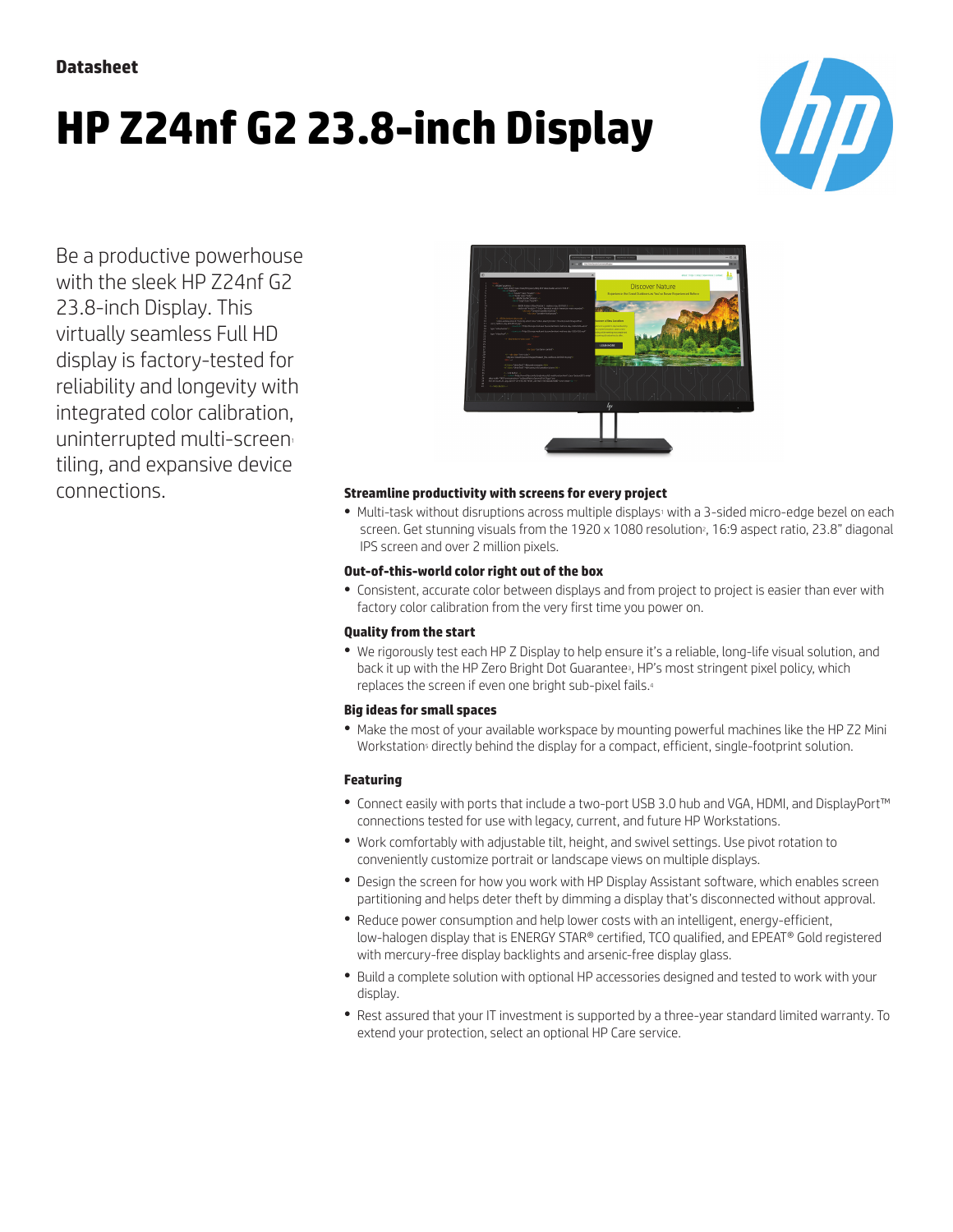# **HP Z24nf G2 23.8-inch Display Specifications Table**



| <b>Product Number</b>                                   | 1JS07A4                                                                                                                                                                                                            |
|---------------------------------------------------------|--------------------------------------------------------------------------------------------------------------------------------------------------------------------------------------------------------------------|
| <b>Display Size (diagonal)</b>                          | 60.45 cm (23.8")                                                                                                                                                                                                   |
| <b>Display Type</b>                                     | IPS w/LED backlight                                                                                                                                                                                                |
| <b>Panel Active Area</b>                                | 20.74 x 11.67 in: 52.7 x 29.64 cm                                                                                                                                                                                  |
| <b>Viewing Angle</b>                                    | 178° horizontal; 178° vertical                                                                                                                                                                                     |
| <b>Brightness</b>                                       | 250 cd/m <sup>2 1</sup>                                                                                                                                                                                            |
| <b>Contrast Ratio</b>                                   | 1000:1 static; 10000000:1 dynamic 1                                                                                                                                                                                |
| <b>Response Time</b>                                    | 5 ms gray to gray $1$                                                                                                                                                                                              |
| <b>Aspect Ratio</b>                                     | 16:9                                                                                                                                                                                                               |
| <b>Native Resolution</b>                                | FHD (1920 x 1080 @ 60 Hz)<br>(The Display can support upto 75Hz refresh for some video modes. The video card of the connected PC must be capable of supporting 75Hz. The preferred Mode is 1920 x 1080 @ 60<br>Hz. |
| <b>Resolutions Supported</b>                            | 1920 x 1080; 1680 x 1050; 1600 x 900; 1440 x 900; 1280 x 1024; 1280 x 800; 1280 x 720; 1024 x 768; 800 x 600; 720 x 480; 640 x 480                                                                                 |
| <b>Display Features</b>                                 | Anti-glare; In plane switching; Language selection; LED Backlights; On-screen controls; Pivot rotation; Plug and Play; User programmable; Low Haze                                                                 |
| <b>User Controls</b>                                    | Brightness; Contrast; Color Control; Input Control; Image Control; Power; Menu; Management; Language; Information; Exit; OK                                                                                        |
| <b>Input Signal</b>                                     | 1 VGA; 1 HDMI 1.4; 1 DisplayPort™ 1.2;<br>(with HDCP support)                                                                                                                                                      |
| <b>Ports and Connectors</b>                             | 3 USB 3.0 (one upstream, two downstream) <sup>1</sup>                                                                                                                                                              |
| <b>Input Power</b>                                      | Input voltage: 100 to 240 VAC                                                                                                                                                                                      |
| <b>Power Consumption</b>                                | 35 W (maximum), 19 W (typical), 0.5 W (standby)                                                                                                                                                                    |
| <b>Dimensions with Stand</b><br>$(W \times D \times H)$ | 21.2 × 8.07 × 18.22 in<br>53.88 x 20.5 x 46.3 cm                                                                                                                                                                   |
| <b>Dimensions without</b><br>Stand (W x D x H)          | 21.2 x 1.7 x 12.67 in<br>53.88 x 4.38 x 32.19 cm                                                                                                                                                                   |
| Weight                                                  | 12.3 <sub>lb</sub><br>$5.6$ kg<br>With stand                                                                                                                                                                       |
| <b>Ergonomic Features</b>                               | Tilt: -5 to +22°; Swivel: ±45°; Pivot rotation: 90°; Height: 150 mm                                                                                                                                                |
| <b>Environmental</b>                                    | Arsenic-free display glass; Mercury-free display backlights; Low halogen                                                                                                                                           |
| What's in the box                                       | Monitor; AC power cord; USB cable (Type A male to Type B male); DisplayPort™ 1.2 cable; CD (includes User Guide, warranty, drivers); HP Display Assistant                                                          |

See important legal disclaimers on the last page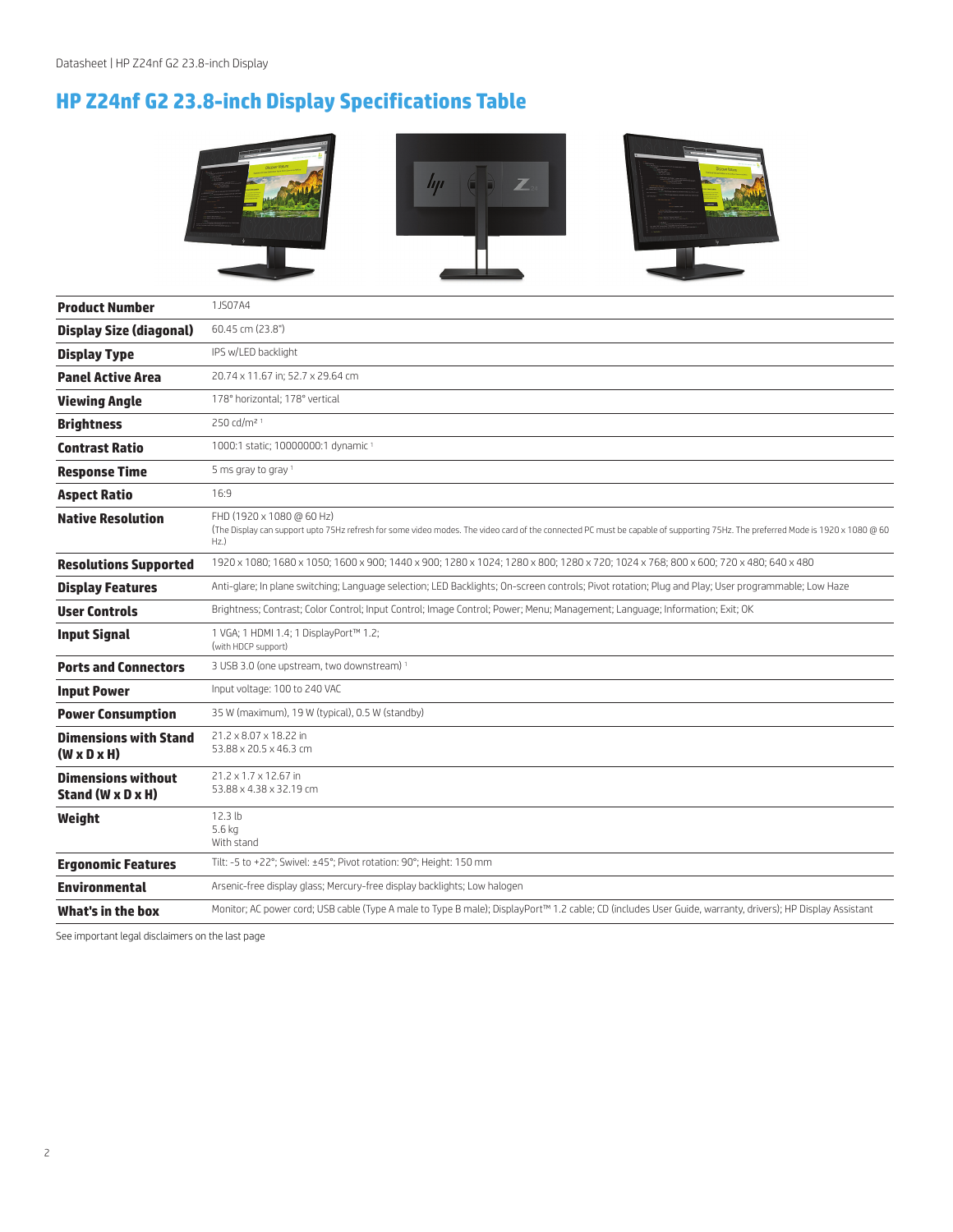## HP Recommended Accessories and services

| <b>HP B500 PC Mounting</b><br><b>Bracket</b>              | Customize an altogether better solution with the HP B500 PC Mounting Bracket, which lets you attach your HP<br>Workstation, HP Desktop Mini, HP Chromebox or select HP Thin Client directly behind select 2017 and 2018 HP Z<br>Displays. <sup>1</sup><br><b>Product number: 2DW53AA</b> |
|-----------------------------------------------------------|------------------------------------------------------------------------------------------------------------------------------------------------------------------------------------------------------------------------------------------------------------------------------------------|
| <b>HP S100 Speaker Bar</b>                                | Add rich stereo audio to select 2017 and 2018 HP ProDisplays, HP EliteDisplays, and HP Z Displays <sup>1</sup> without crowding your<br>desk with the HP S100 Speaker Bar, which fits neatly underneath the display head and connects through USB.<br><b>Product number: 2LC49AA</b>     |
| <b>HP Single Monitor Arm</b>                              | The HP Single Monitor Arm is the perfect desk accessory for your work life. Sleek and streamlined, the HP Single Monitor<br>Arm is designed to complement the way you work.<br><b>Product number: BT861AA</b>                                                                            |
| <b>HP UHD USB Graphics</b><br><b>Adapter</b>              | Boost your productivity by extending or mirroring your desktop to a UHD display with the HP UHD USB Graphics Adapter.<br><b>Product number: N2U81AA</b>                                                                                                                                  |
| <b>HP Business PC Security Lock</b><br>v <sub>2</sub> Kit | Help prevent chassis tampering and secure your PC and display in workspaces and public areas with the HP Business PC<br>Security Lock v2 Kit.<br><b>Product number: N3R93AA</b>                                                                                                          |